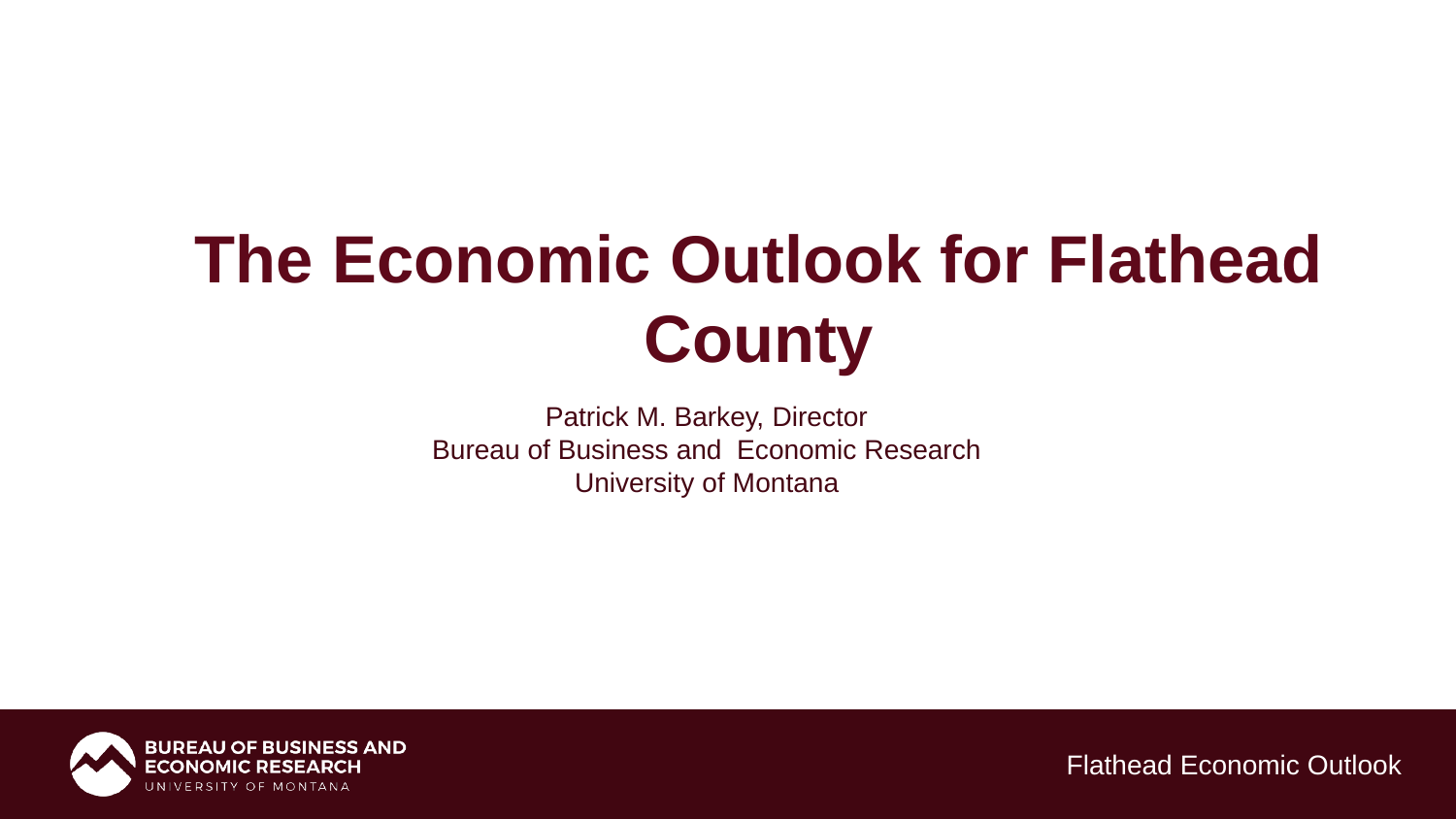## **Flathead County Profile**

| <b>Indicator</b>                                                 | <b>Value</b> | <b>State</b><br><b>Rank</b> |
|------------------------------------------------------------------|--------------|-----------------------------|
| <b>Total Population, 2019</b>                                    | 103,806      | 4                           |
| Percent change since 2010                                        | 14.2%        | $\overline{2}$              |
| Median age                                                       | 42.2         | 37                          |
| Percent Aged 65 or Older                                         | 12.2%        |                             |
| <b>Percent with Bachelors</b><br>Degree or Higher (Age 25+)      | 31.0%        | 10                          |
| <b>Percent without Health</b><br><b>Insurance Coverage, 2018</b> | 9.8%         | 42                          |

Source: U.S. Census Bureau

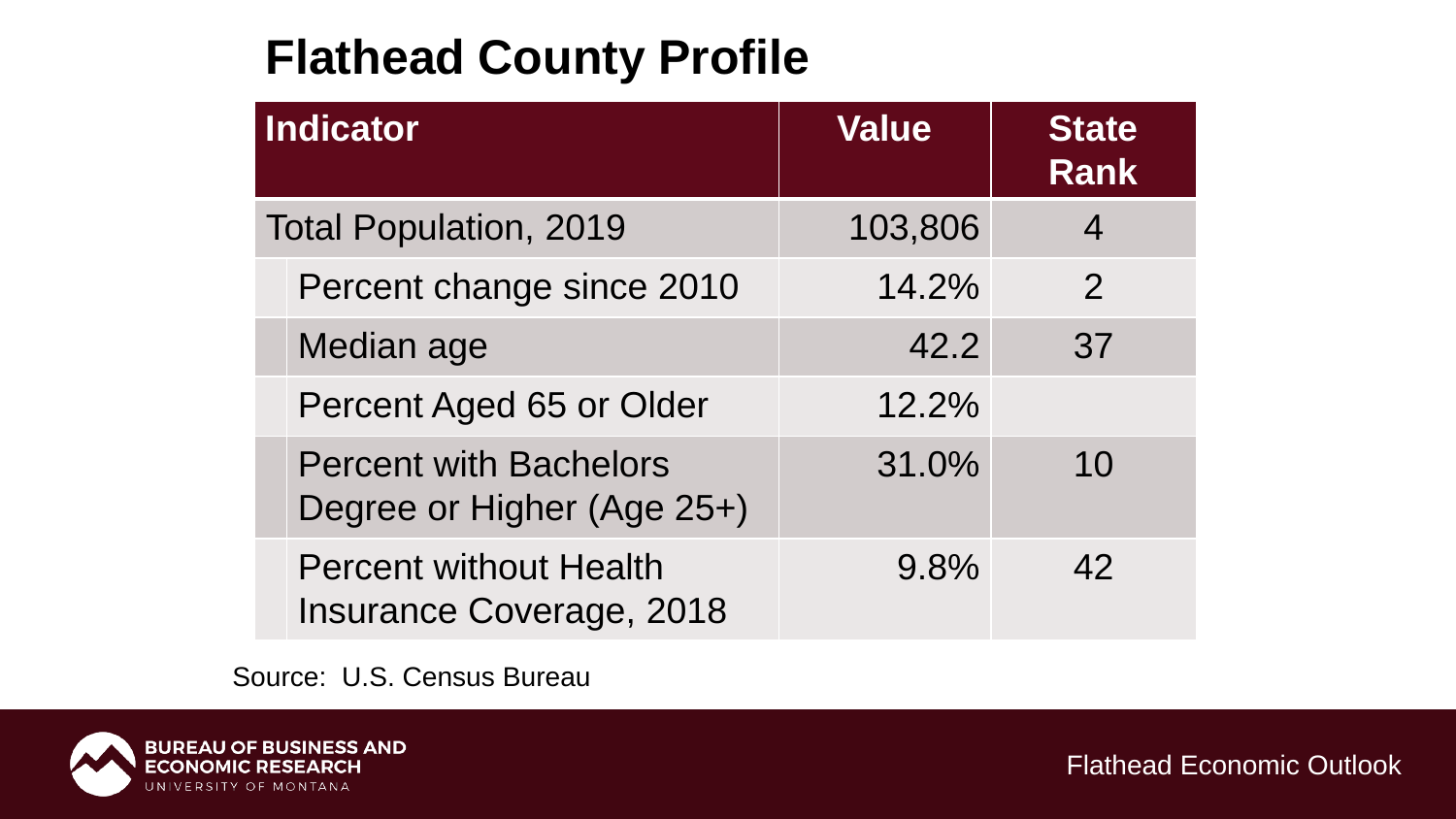## **Flathead County Profile**

|                        | <b>Indicator</b>    | <b>Value</b> | <b>State</b><br><b>Rank</b> |
|------------------------|---------------------|--------------|-----------------------------|
| Earnings per Job, 2019 |                     | \$44,333     | 20                          |
|                        | Construction        | \$48,502     | 23                          |
|                        | Manufacturing       | \$56,852     | 6                           |
|                        | <b>Retail Trade</b> | \$33,416     | 17                          |
|                        | Mining              | \$37,341     | 21                          |
|                        | Information         | \$43,560     | 19                          |

Source: U.S. Bureau of Economic Analysis

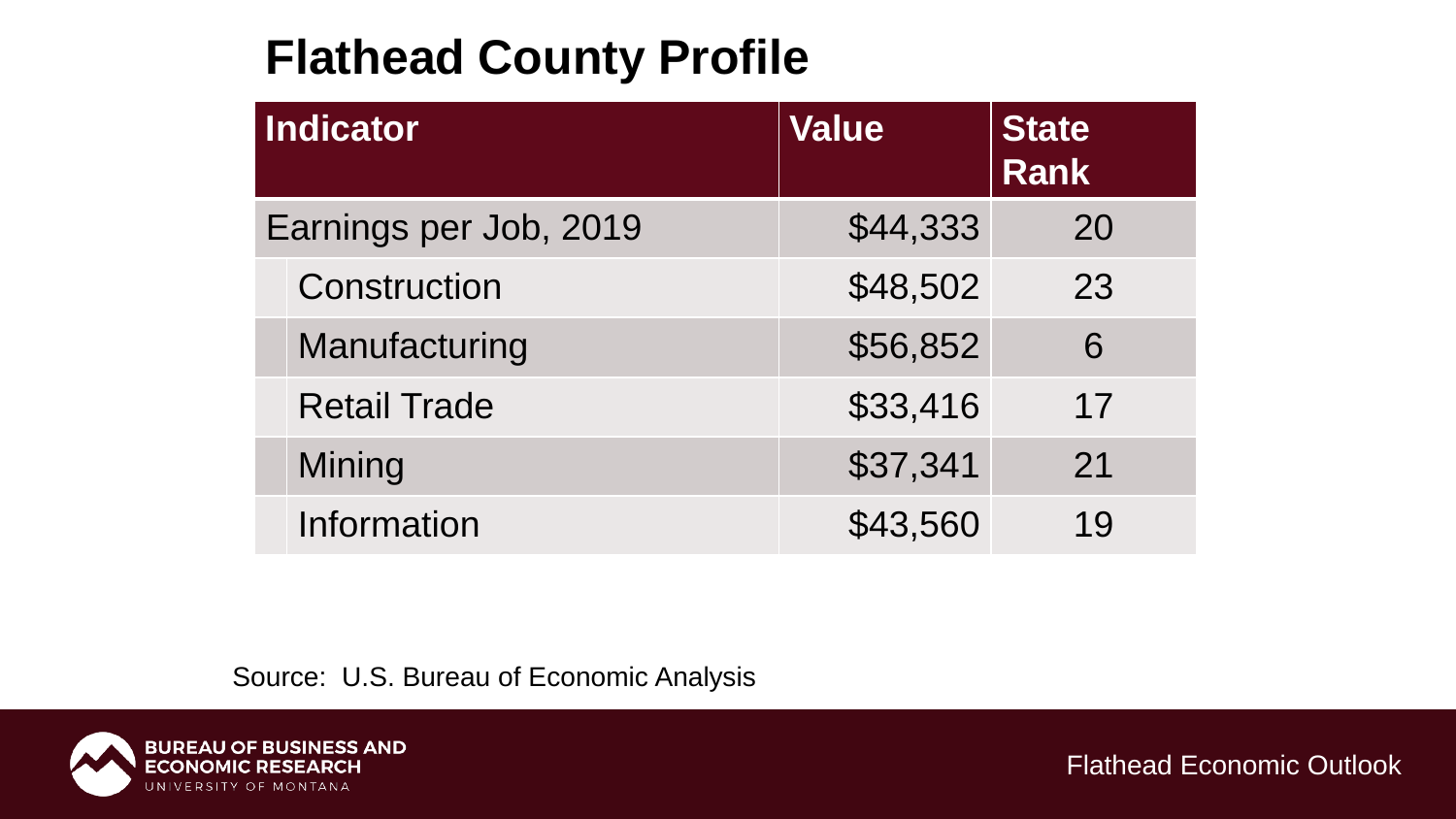# **Drivers of Economic Activity**

#### **Percent Share of Income in Basic Industries, Flathead County**



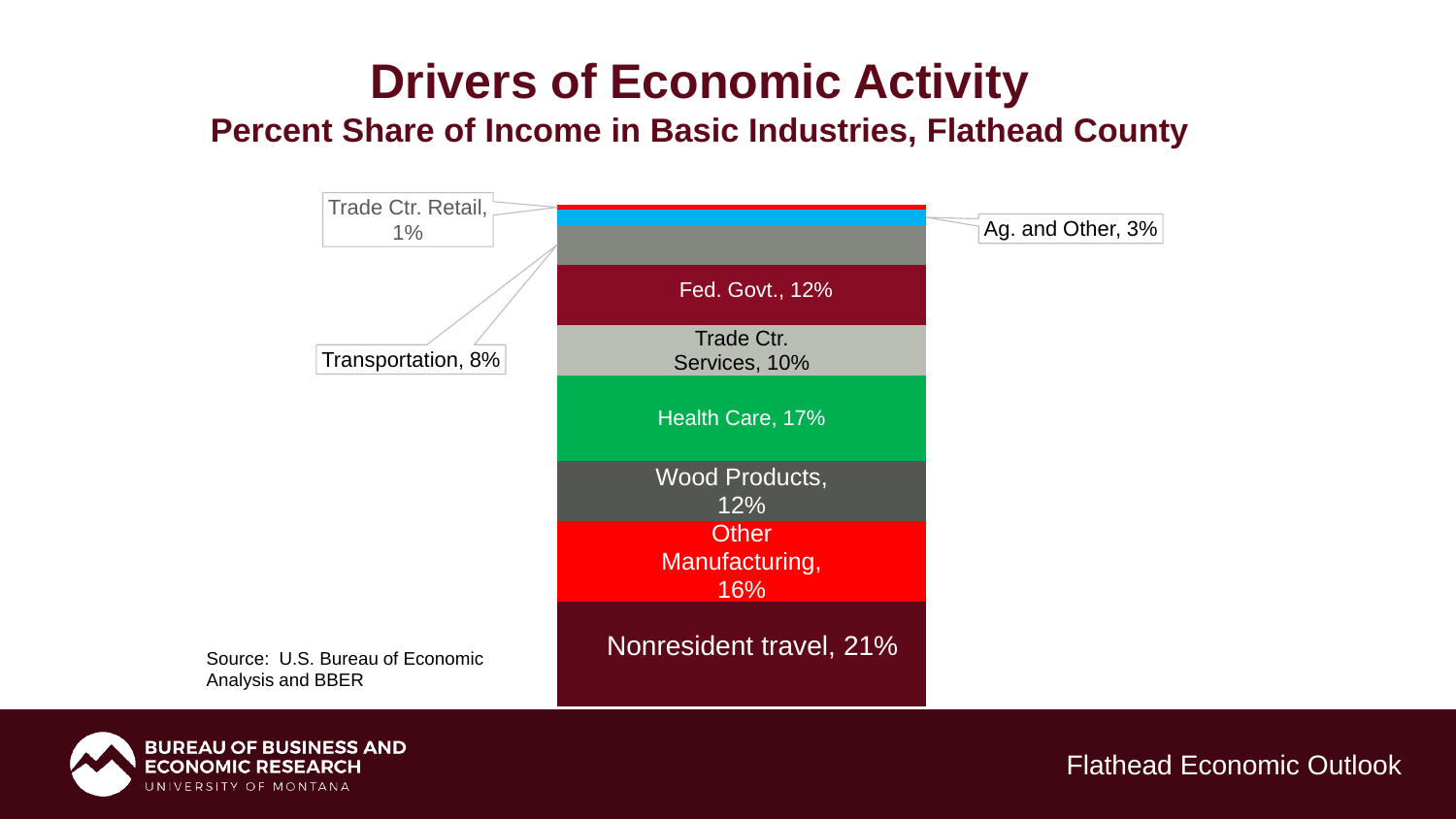### **Covid-19 Declines in Wages Were Broad-Based**



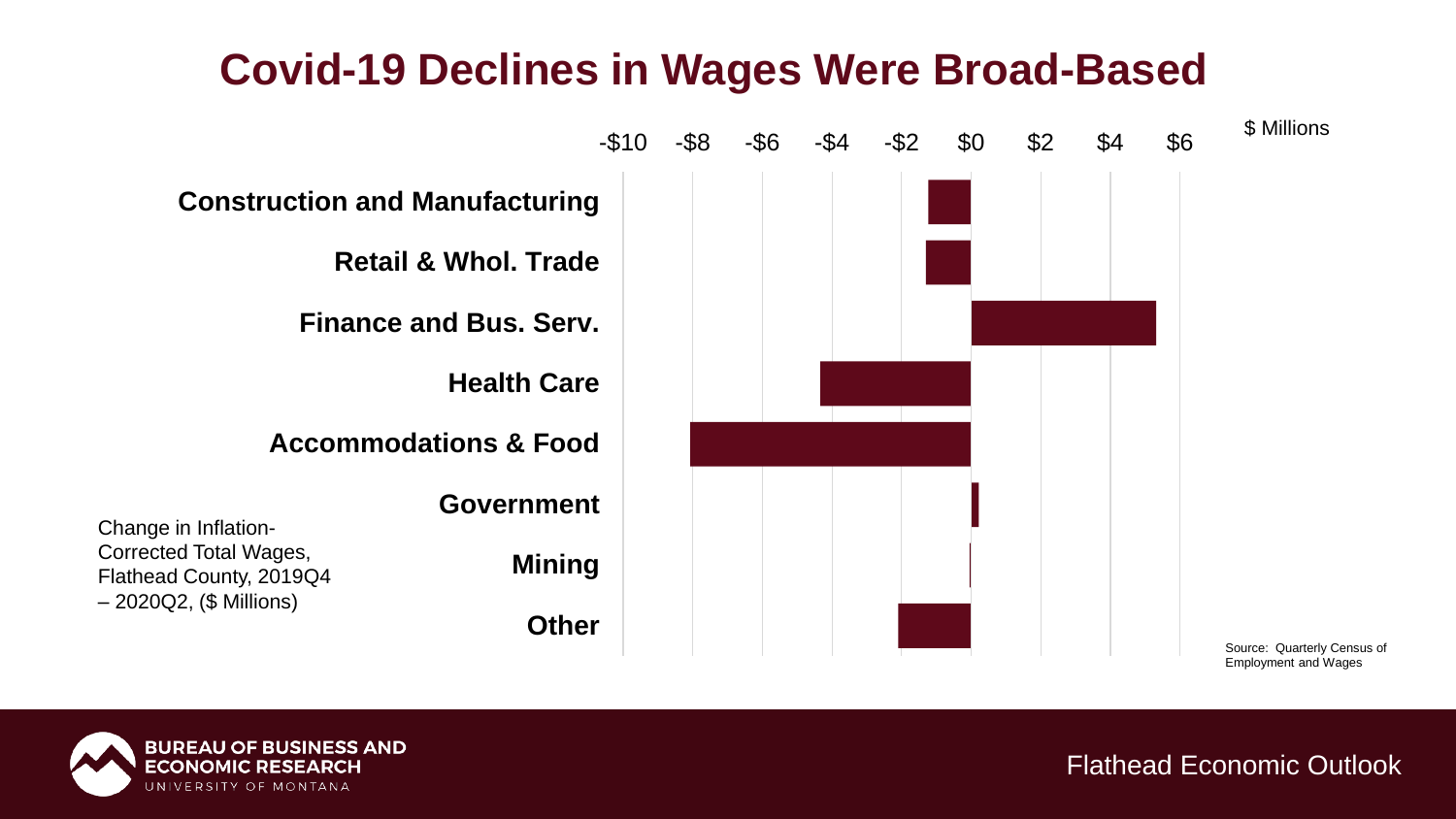## **Flathead County's Recession Experience**

Employment, Wages and Salary and Income Growth, Actual and Forecast, Percent



Source: IHS Markit